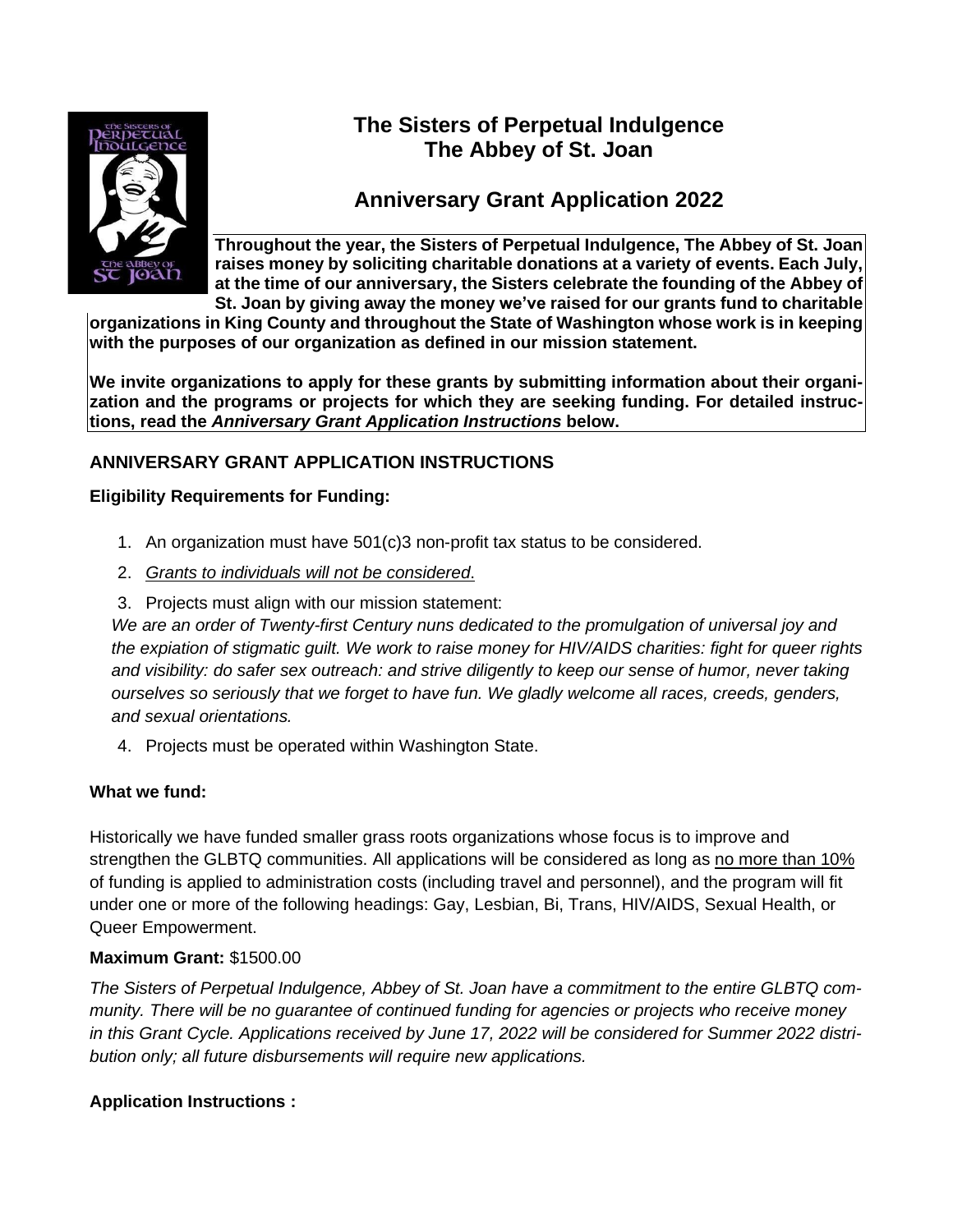- 1. Complete the Sisters of Perpetual Indulgence Abbey of Saint Joan Grant application. The form must be completed electronically and returned in either Microsoft Word or PDF format (email to grants@theabbey.org).
- 2. Use no more than three (3) pages to answer the questions in the "We'd like it in your words …" section of the application, with 12 point font and standard one inch margins.
- 3. Include a copy of your IRS 501(c)3 letter in Microsoft Word, JPEG, or PDF format.
- 4. Include a complete budget for the project for which you are seeking funding, in which it is clear where this grant fits in. Submit in either Microsoft Word, Microsoft Excel, or PDF format.
- 5. *All applications must be received by midnight, June 17, 2022. Incomplete or late applications will not be considered.*

Electronic applications must include the application form and electronic copies of supporting documents in a *single* email message to **grants@theabbey.org**.

Electronic applications via email are required. Physical applications by post will not be considered.

**Questions?** Questions about the application process may be directed to **grants@theabbey.org**.

*The application begins on the next page …*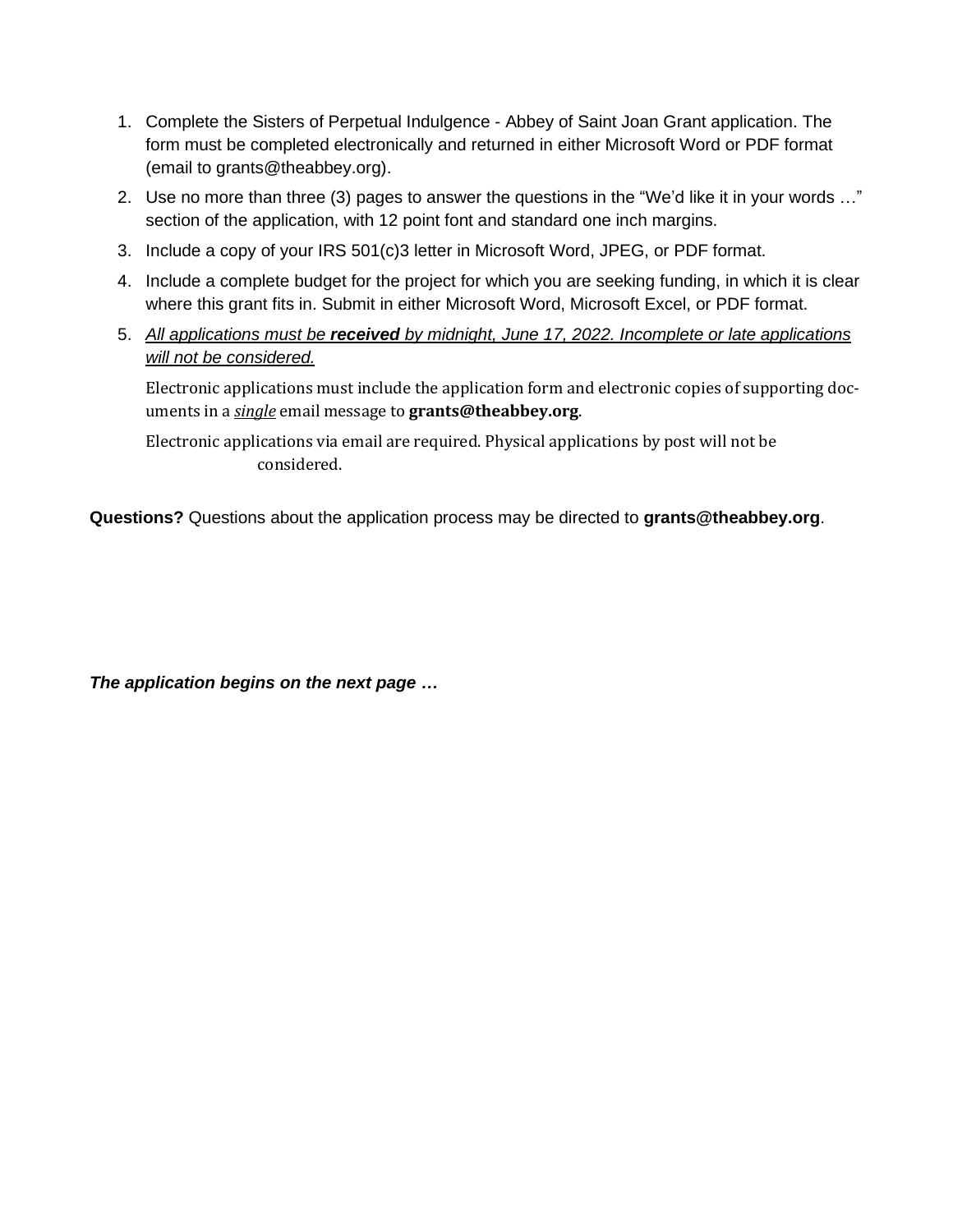| <b>Organization Name:</b><br>Address:<br>City / State / Zip:<br><b>Contact Person:</b><br><b>Contact Phone:</b><br><b>Email Address:</b> | <u> 1989 - Johann Barbara, martxa alemaniar arg</u><br><u> 1989 - Johann Stoff, amerikansk politiker (d. 1989)</u><br><u> 1989 - Johann Barbara, martxa al III-lea (h. 1989).</u><br><u> 1999 - Johann Stoff, amerikansk politiker (d. 1989)</u> |
|------------------------------------------------------------------------------------------------------------------------------------------|--------------------------------------------------------------------------------------------------------------------------------------------------------------------------------------------------------------------------------------------------|
| <b>Website:</b>                                                                                                                          | <u> 1990 - Johann John Stone, mars et al. (1990)</u>                                                                                                                                                                                             |
| Name of project that grant money will benefit: _________________________________                                                         |                                                                                                                                                                                                                                                  |
| <b>Amount Requested: __________</b>                                                                                                      | Total Project Budget: _________                                                                                                                                                                                                                  |
| <b>Project Focus: (check all that apply)</b>                                                                                             |                                                                                                                                                                                                                                                  |
|                                                                                                                                          | ______ Gay/Bisexual Men ______ Lesbian/Bisexual Women ______Transgender                                                                                                                                                                          |
|                                                                                                                                          | LGBTQ Youth ______HIV/AIDS _____ Sexual Health _____ Queer Visibility                                                                                                                                                                            |
|                                                                                                                                          | <b>Region of Focus:</b> ______ King County _________ Other area in WA State                                                                                                                                                                      |

**We'd like it in your words …**

**Please describe your project (**and be as specific as possible)**:**

**Who will be helped?**

**Why is it important?**